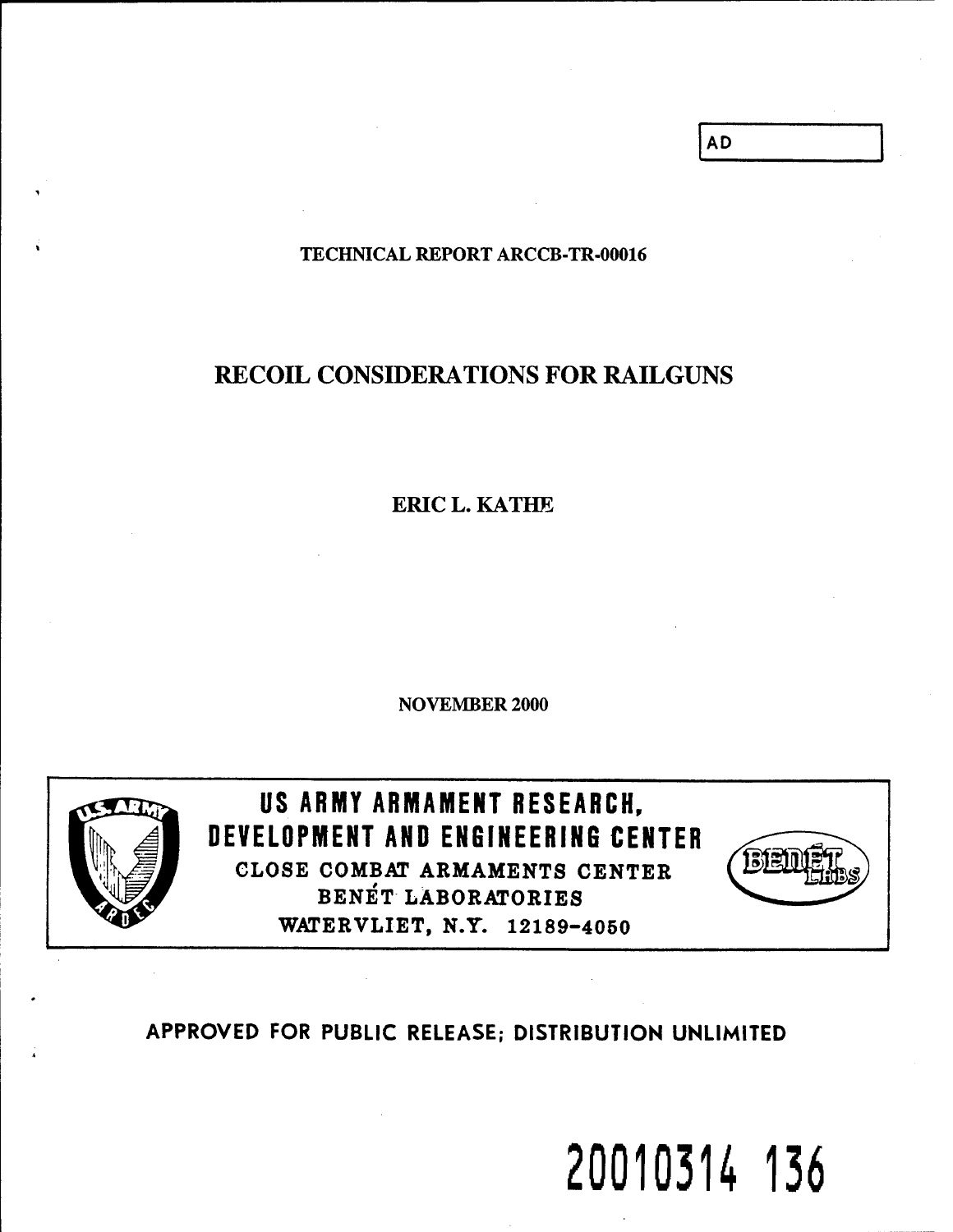## **DISCLAIMER**

The findings in this report are not to be construed as an official Department of the Army position unless so designated by other authorized documents.

The use of trade name(s) and/or manufacturer(s) does not constitute an official endorsement or approval.

# **DESTRUCTION NOTICE**

For classified documents, follow the procedures in DoD 5200.22-M, Industrial Security Manual, Section 11-19, or DoD 5200.1-R, Information Security Program Regulation, Chapter IX.

For unclassified, limited documents, destroy by any method that will prevent disclosure of contents or reconstruction of the document.

For unclassified, unlimited documents, destroy when the report is no longer needed. Do not return it to the originator.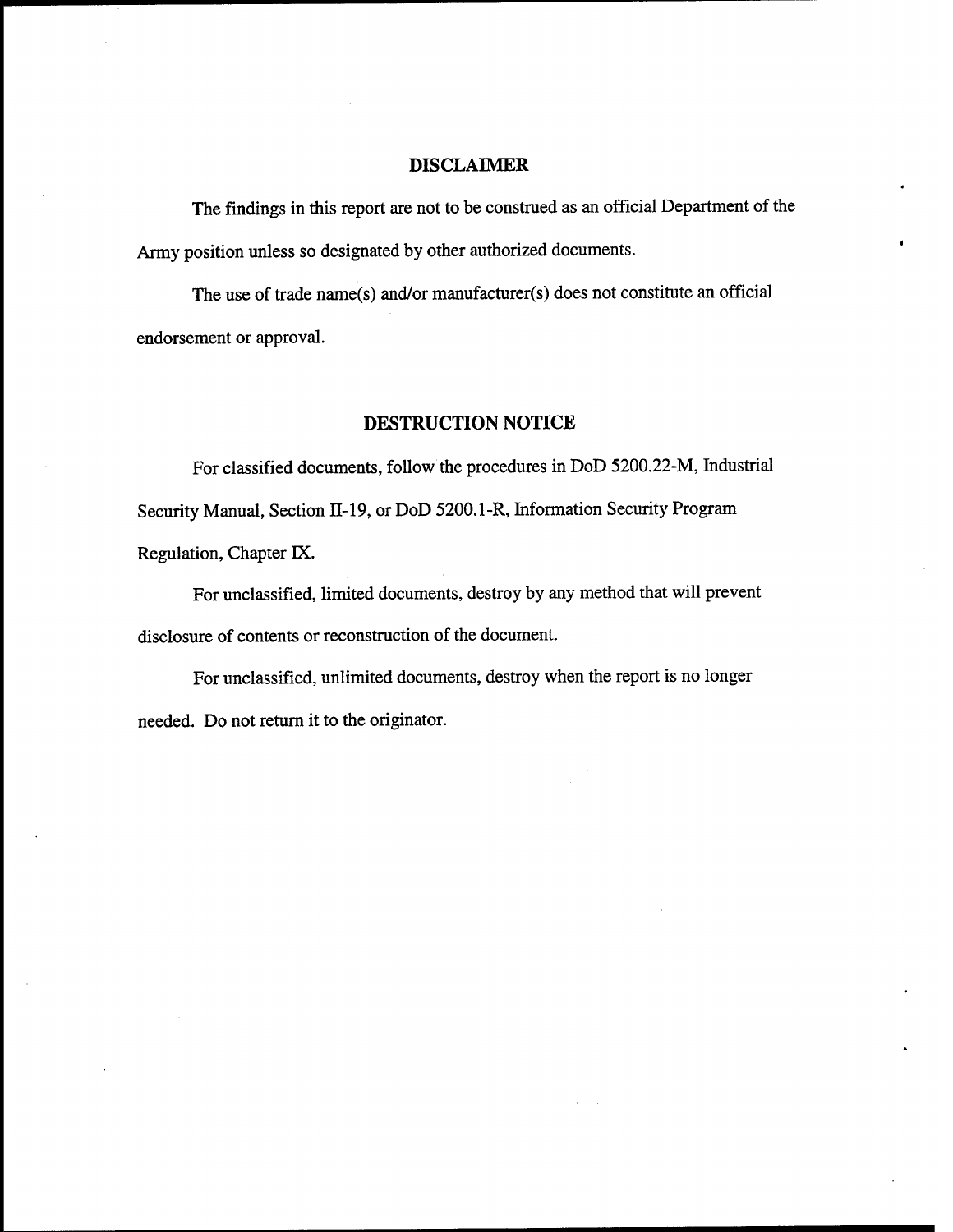| <b>REPORT DOCUMENTATION PAGE</b>                                                                                                                                                                                                            | Form Approved<br>OMB No. 0704-0188          |                                            |                                                                                                                                                                                                                                                                                                                                                                                                                                                                                                                                                                                   |
|---------------------------------------------------------------------------------------------------------------------------------------------------------------------------------------------------------------------------------------------|---------------------------------------------|--------------------------------------------|-----------------------------------------------------------------------------------------------------------------------------------------------------------------------------------------------------------------------------------------------------------------------------------------------------------------------------------------------------------------------------------------------------------------------------------------------------------------------------------------------------------------------------------------------------------------------------------|
| Davis Highway, Suite 1204, Arlington, VA 22202-4302, and to the Office of Management and Budget, Paperwork Reduction Project (0704-0188), Washington, DC 20503.                                                                             |                                             |                                            | Public reporting burden for this collection of information is estimated to average 1 hour per response, including the time for reviewing instructions, searching existing data sources,<br>gathering and maintaining the data needed, and completing and reviewing the collection of information. Send comments regarding this burden estimate or any other aspect of this<br>collection of information, including suggestions for reducing this burden. to Washington Headquarters Services, Directorate for Information Operations and Reports, 1215 Jefferson                  |
| 1. AGENCY USE ONLY (Leave blank)                                                                                                                                                                                                            | 2. REPORT DATE<br>November 2000             | 3. REPORT TYPE AND DATES COVERED           |                                                                                                                                                                                                                                                                                                                                                                                                                                                                                                                                                                                   |
| <b>4. TITLE AND SUBTITLE</b>                                                                                                                                                                                                                |                                             | Final                                      | 5. FUNDING NUMBERS                                                                                                                                                                                                                                                                                                                                                                                                                                                                                                                                                                |
| RECOIL CONSIDERATIONS FOR RAILGUNS                                                                                                                                                                                                          |                                             |                                            | AMCMS No. 6226.24.H191.1                                                                                                                                                                                                                                                                                                                                                                                                                                                                                                                                                          |
| 6. AUTHOR(S)<br>Eric L. Kathe                                                                                                                                                                                                               |                                             |                                            |                                                                                                                                                                                                                                                                                                                                                                                                                                                                                                                                                                                   |
| 7. PERFORMING ORGANIZATION NAME(S) AND ADDRESS(ES)                                                                                                                                                                                          |                                             |                                            | <b>8. PERFORMING ORGANIZATION</b><br><b>REPORT NUMBER</b>                                                                                                                                                                                                                                                                                                                                                                                                                                                                                                                         |
| <b>U.S. Army ARDEC</b><br>Benet Laboratories, AMSTA-AR-CCB-O<br>Watervliet, NY 12189-4050                                                                                                                                                   |                                             |                                            | <b>ARCCB-TR-00016</b>                                                                                                                                                                                                                                                                                                                                                                                                                                                                                                                                                             |
| 9. SPONSORING/MONITORING AGENCY NAME(S) AND ADDRESS(ES)                                                                                                                                                                                     |                                             |                                            | 10. SPONSORING / MONITORING<br><b>AGENCY REPORT NUMBER</b>                                                                                                                                                                                                                                                                                                                                                                                                                                                                                                                        |
| U.S. Army ARDEC<br>Close Combat Armaments Center<br>Picatinny Arsenal, NJ 07806-5000                                                                                                                                                        |                                             |                                            |                                                                                                                                                                                                                                                                                                                                                                                                                                                                                                                                                                                   |
| <b>11. SUPPLEMENTARY NOTES</b><br>Presented at the 10 <sup>th</sup> Electromagnetic Launcher Symposium, San Francisco, CA, 25-28 April 2000.<br>Accepted for publication in IEEE Transactions on Magnetics to be published in January 2001. |                                             |                                            |                                                                                                                                                                                                                                                                                                                                                                                                                                                                                                                                                                                   |
| 12a. DISTRIBUTION / AVAILABILITY STATEMENT                                                                                                                                                                                                  |                                             |                                            | 12b. DISTRIBUTION CODE                                                                                                                                                                                                                                                                                                                                                                                                                                                                                                                                                            |
| Approved for public release; distribution unlimited.                                                                                                                                                                                        |                                             |                                            |                                                                                                                                                                                                                                                                                                                                                                                                                                                                                                                                                                                   |
| 13. ABSTRACT (Maximum 200 words)<br>recoil. This report provides a future combat system armament integration perspective for railgun recoil.                                                                                                |                                             |                                            | The firing of any gun, electromagnetic or otherwise, imparts substantial momentum to the launcher, and ultimately the weapon platform.<br>The objectives of the future combat system program call for similar lethality to a current heavy tank on an extremely lightweight vehicle of<br>nominally twenty tons. Prior experience with the M551 Sheridan, a light tank first put into production by the United States in 1966, raises<br>concern that firing large caliber armaments from light vehicles may result in unacceptable crew discomfort and vehicular reaction during |
|                                                                                                                                                                                                                                             |                                             |                                            |                                                                                                                                                                                                                                                                                                                                                                                                                                                                                                                                                                                   |
| <b>14. SUBJECT TERMS</b><br>Railgun Recoil, Mechanical Shock Isolation,                                                                                                                                                                     |                                             |                                            | <b>15. NUMBER OF PAGES</b><br>16                                                                                                                                                                                                                                                                                                                                                                                                                                                                                                                                                  |
| Weapon System Integration, Recoil Tolerance                                                                                                                                                                                                 |                                             |                                            | <b>16. PRICE CODE</b>                                                                                                                                                                                                                                                                                                                                                                                                                                                                                                                                                             |
| 17. SECURITY CLASSIFICATION<br>OF REPORT                                                                                                                                                                                                    | 18. SECURITY CLASSIFICATION<br>OF THIS PAGE | 19. SECURITY CLASSIFICATION<br>OF ABSTRACT | 20. LIMITATION OF ABSTRACT                                                                                                                                                                                                                                                                                                                                                                                                                                                                                                                                                        |
| <b>UNCLASSIFIED</b><br>NSN 7540-01-280-5500                                                                                                                                                                                                 | UNCLASSIFIED                                | <u>I INCLASSIFIED</u>                      | IΠ<br>Standard Form 298 (Rev. 2-89)<br>Prescribed by ANSI Std. Z39-18                                                                                                                                                                                                                                                                                                                                                                                                                                                                                                             |

 $\bullet$ 

 $\mathbf{u}$ 

 $\bullet$ 

 $\bar{\mathcal{A}}$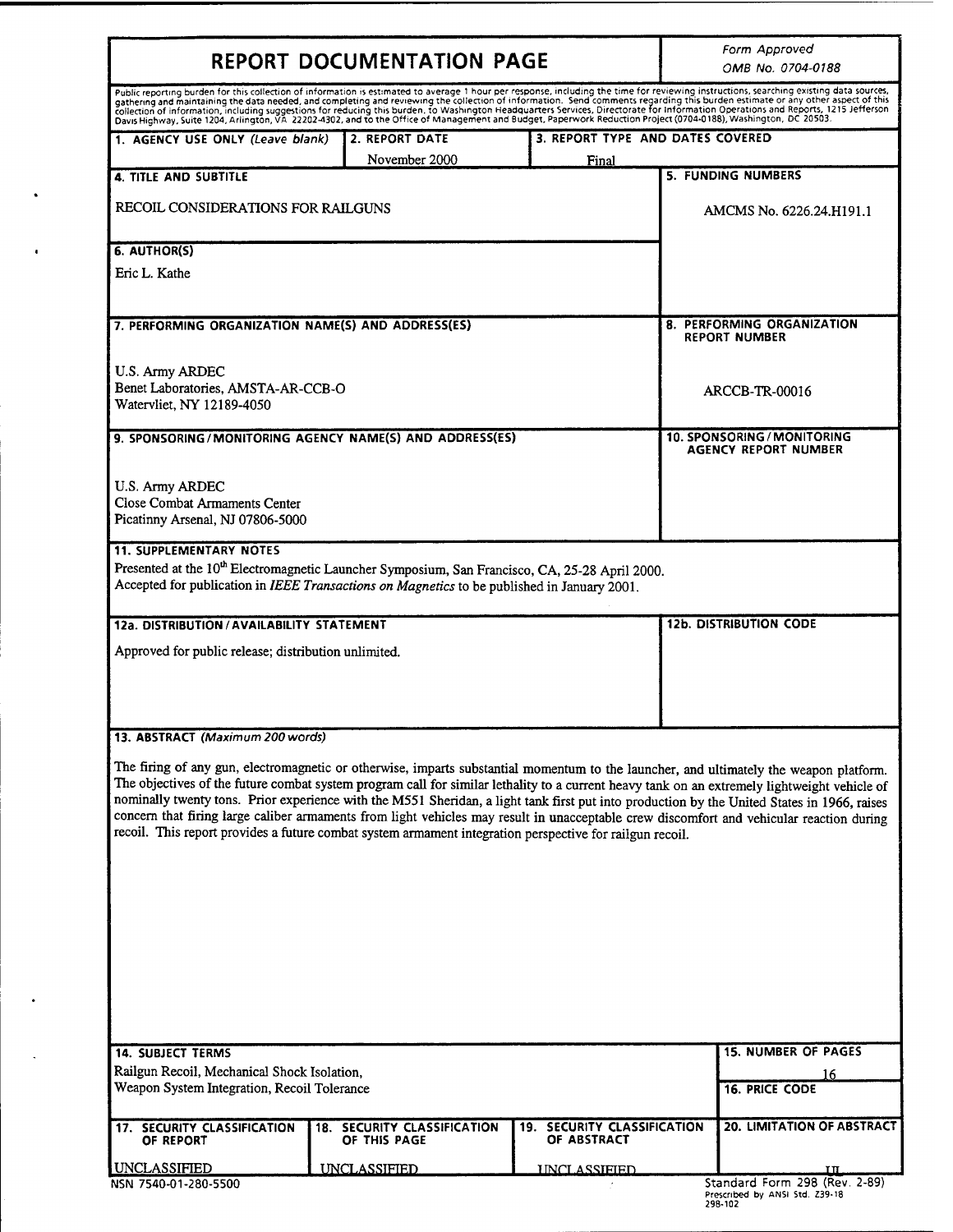# **TABLE OF CONTENTS**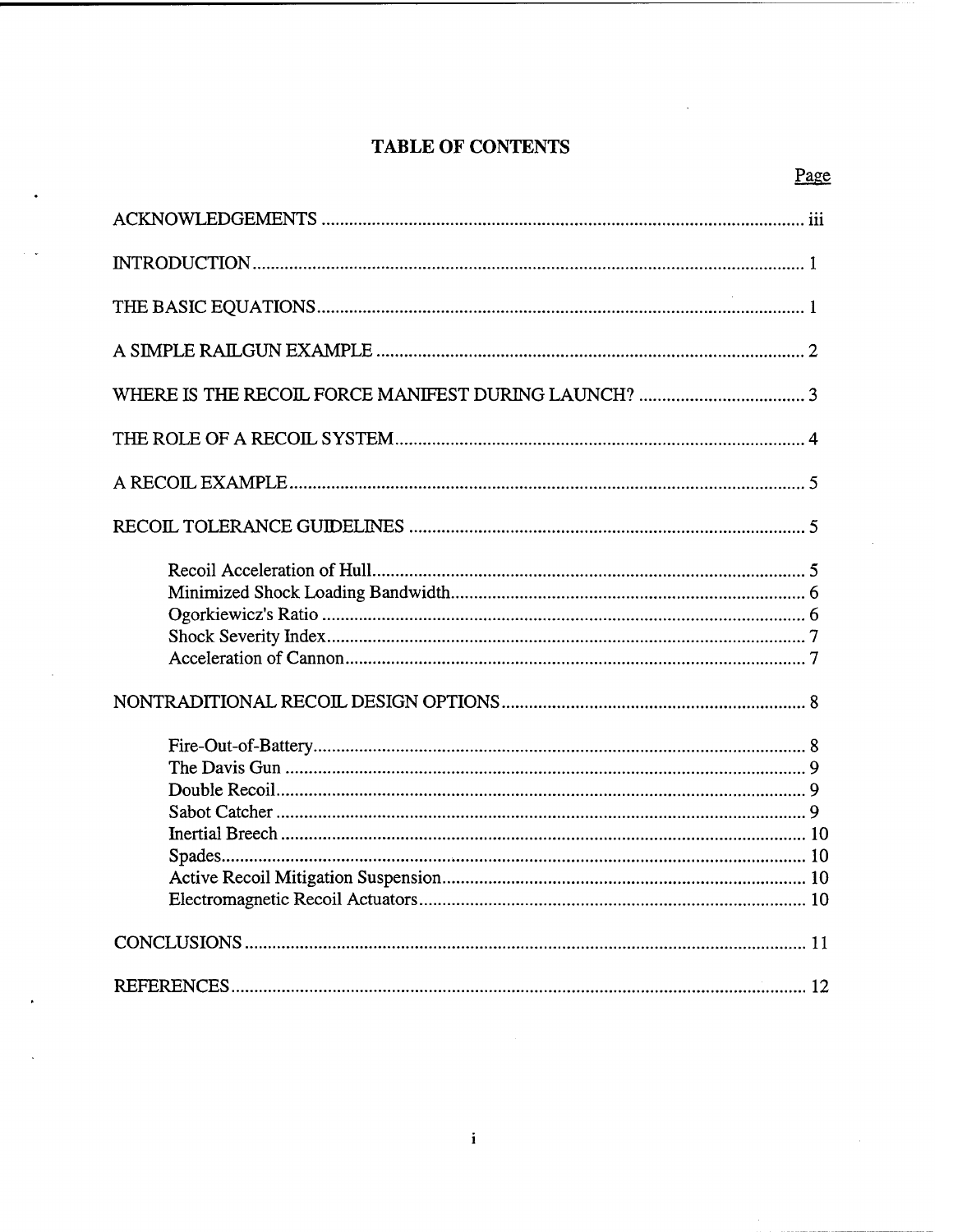# **TABLES**

 $\ddot{\phantom{a}}$ 

| 1. |  |
|----|--|
| 2. |  |
| 3. |  |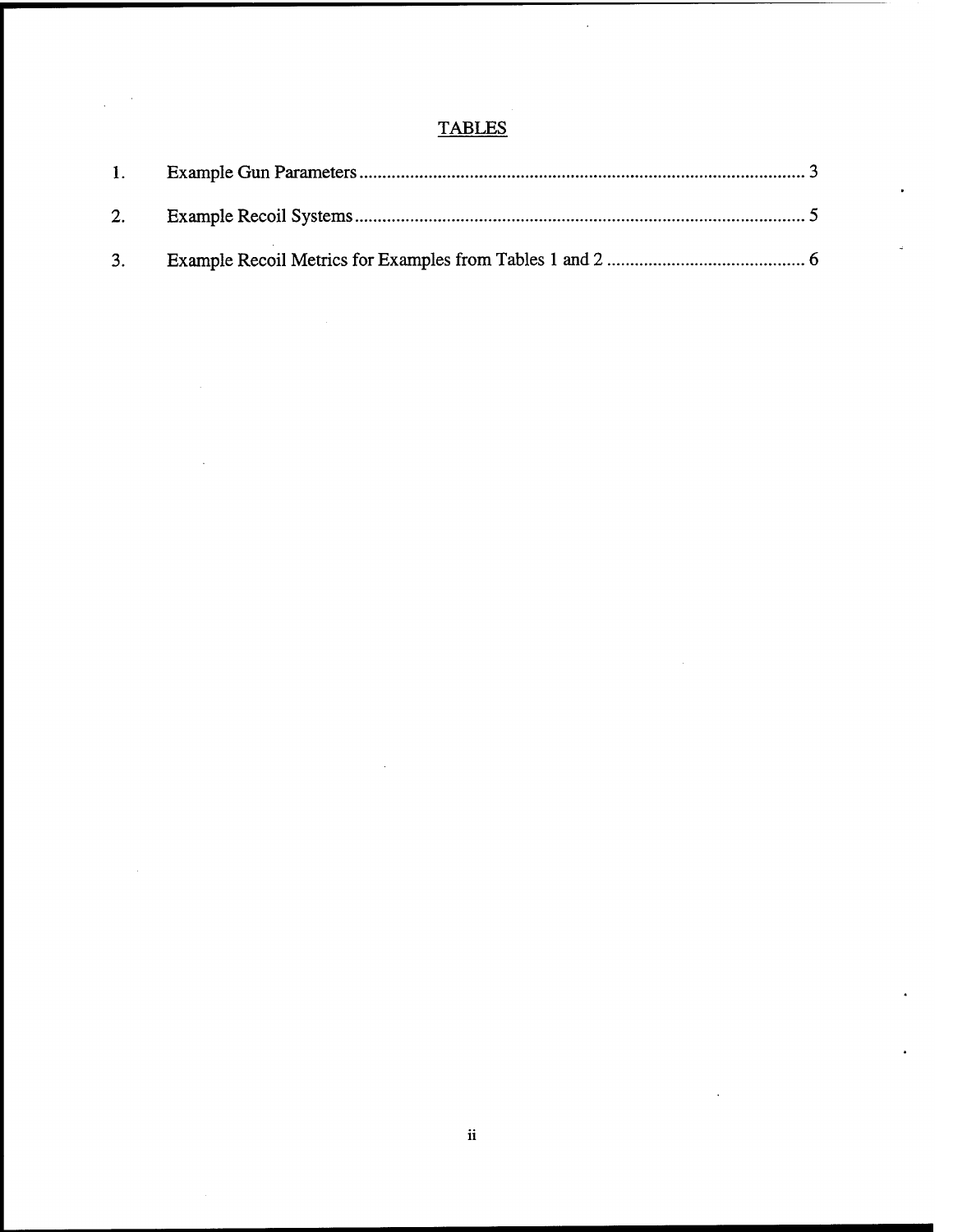# **ACKNOWLEDGEMENTS**

The author would like to acknowledge the assistance and advice of Dr. Donald Eccleshall and Francis Stefani (IAT), Bruce Heron (UDLP), Drs. Pat Vottis and Ron Gast (Benét), Alex Zielinski (ARL), and Mark Ford (ARDEC).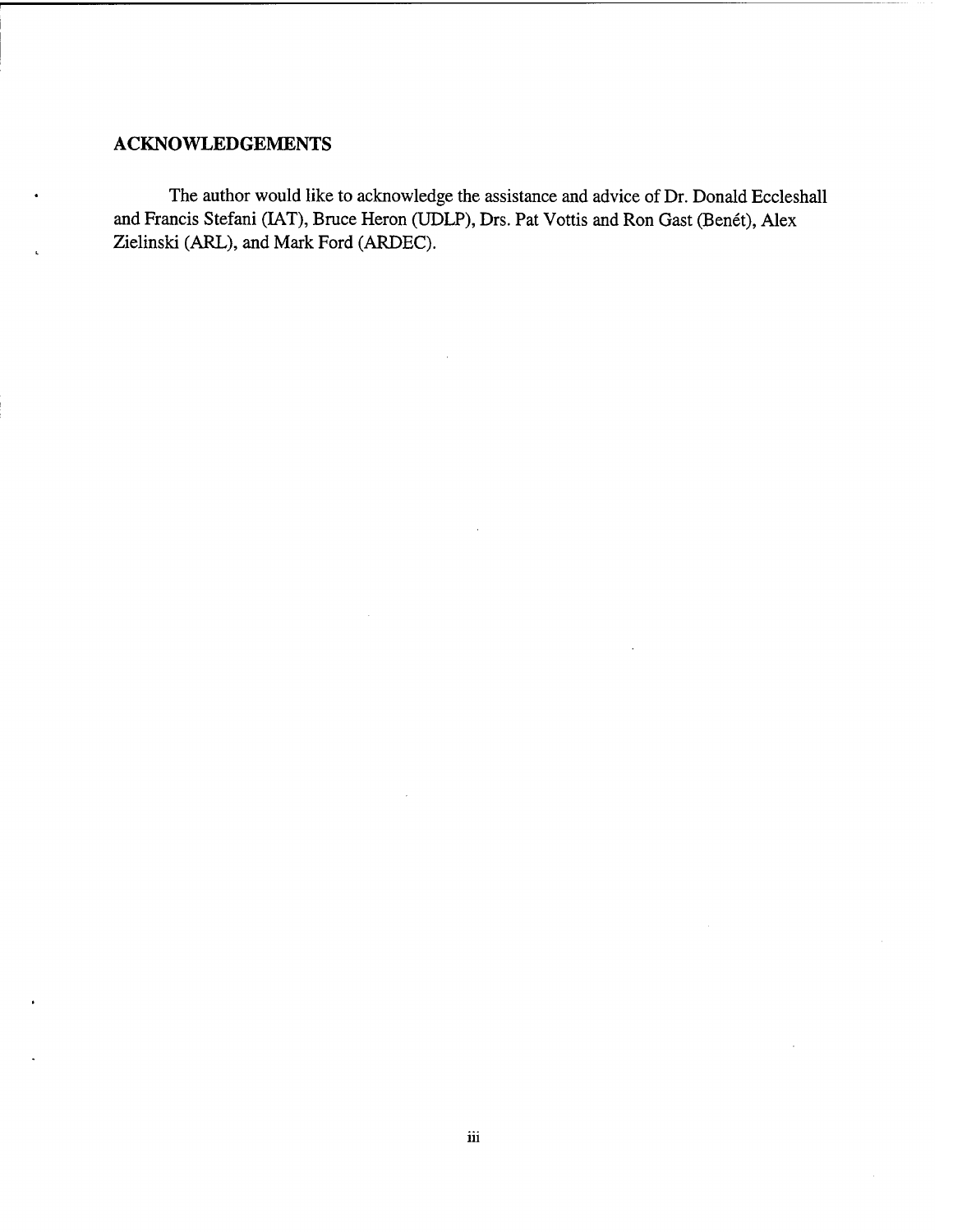#### **INTRODUCTION**

The firing of a large caliber gun imparts substantial momentum and kinetic energy to the projectile. By conservation of momentum, a reaction is applied to the launcher that is equal and opposite to that of the projectile and any other inertia ejected out of the muzzle. For an electromagnetic gun, the sources of momentum, in addition to the projectile, include sabot/armatures, any atmospheric gas pushed out of the gun, and muzzle arc effects. Note that the latter two are negligible for most analyses. As such, the combined mass of the projectile and its sabot/armature is termed the launch mass. For a traditional cannon, the propellant gas momentum must also be considered and may approach that of the launch mass unless muzzle brakes are employed to redirect the exiting gases (ref 1). Forces between and within the mount and cannon during firing, such as recoil brake loads, cable jerk, and muzzle shunt reaction may also be applied, but do not result in net momentum applied to the fighting platform as the action and reaction cancel within the gun system.

# **THE BASIC EQUATIONS**

The kinetic energy of an object may be computed as one-half the mass of the object multiplied by the square of its velocity. Imparted energy may be computed as the integral of force over its applied length, while momentum may be computed as the integral of force over time. By incorporating Newton's second law and integrating, the product of an object's mass and its change in velocity also represents the momentum imparted to it.

$$
KE = \frac{1}{2}mv^2\tag{1}
$$

$$
E = \int_{0}^{L} F dx
$$
 (2)

$$
F = ma \tag{3}
$$

$$
I = \int_{0}^{t_f} Fdt = \int_{0}^{t_f} (ma)dt
$$
 (4)

$$
I = m \Big| v \Big|_{t = t_f} - v \Big|_{t = 0} \Big)
$$
 (5)

$$
\mathbf{1} \\
$$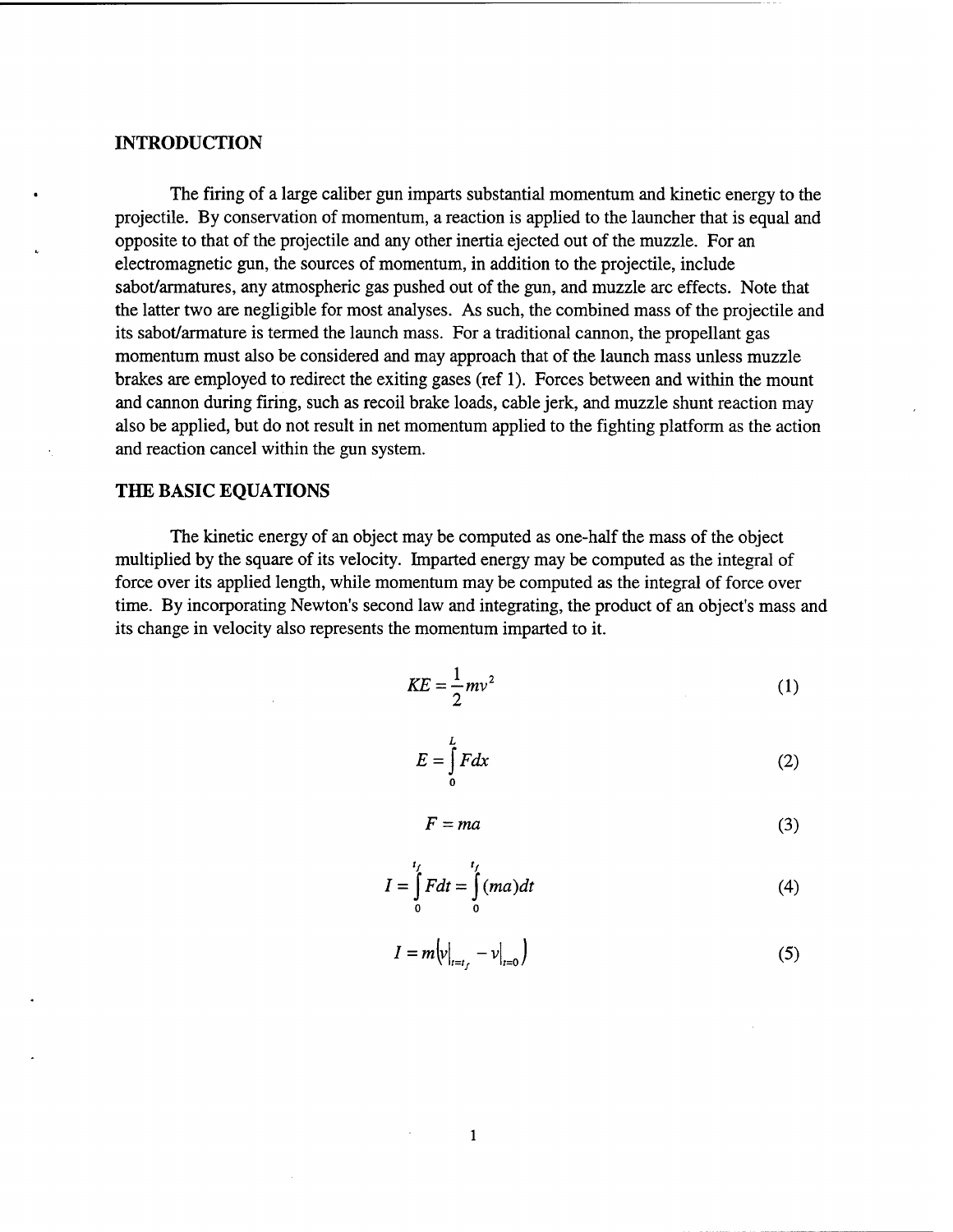#### where

*KE* is the kinetic energy of the object. *m* is the mass of the object (assumed constant).  $\nu$  is the velocity of the object. *E* is energy. *F* is the applied force. *L* is the travel length over which the force is applied.  *is the momentum imparted. t* is time. *tf* is the duration of the event. *a* is the acceleration of the object.

In the case of determining the muzzle energy of a launch mass, equation (2) is used with the ballistic force applied over the traverse of the gun. It is worthy to note that a subtle assumption is often made in computing the muzzle energy using equation (2). The assumption is that the launcher recoils so little during launch, there is a negligible difference between the launch length relative to the recoiling gun and an earth inertial reference frame. In fact, the recoiling gun will pull away from the projectile during launch, decreasing the effective launch length by a percentage equivalent to the ratio of launch mass to the effective mass that recoils with the cannon, when no significant external forces are applied to the gun. This motion of the recoiling cannon becomes manifest as its kinetic energy of recoil. The reduction in muzzle velocity is discernible, but does not have a substantial effect on ballistic performance for realistic gun systems. Management of this recoil momentum and energy, and its effects on the fighting vehicle, are critical to the infield success of any future combat system.

### A SIMPLE RAILGUN EXAMPLE

The ability of railguns to achieve a relatively flat ballistic curve (as measured by the piezometric efficiency) is one of their major advantages. If a flat force curve is assumed, the computations of equations (2) and (4) become trivial (integrals of rectangular regions), providing a simple means to gain some perspectives on the forces involved. To achieve a muzzle energy of 10 MJ using a 5-m railgun will result in forces of 2000 kN using equation (2). A 5-kg launch mass would be imparted with a muzzle velocity of 2000 m/s using equation (1). Using equation (5), 10,000 Ns of momentum would result. Therefore, the duration of launch would be 5-ms using equation (4). The results of this example are cataloged in Table 1, along with the computation for a faster projectile and a slower indirect fire round that must carry a heavy ordnance payload.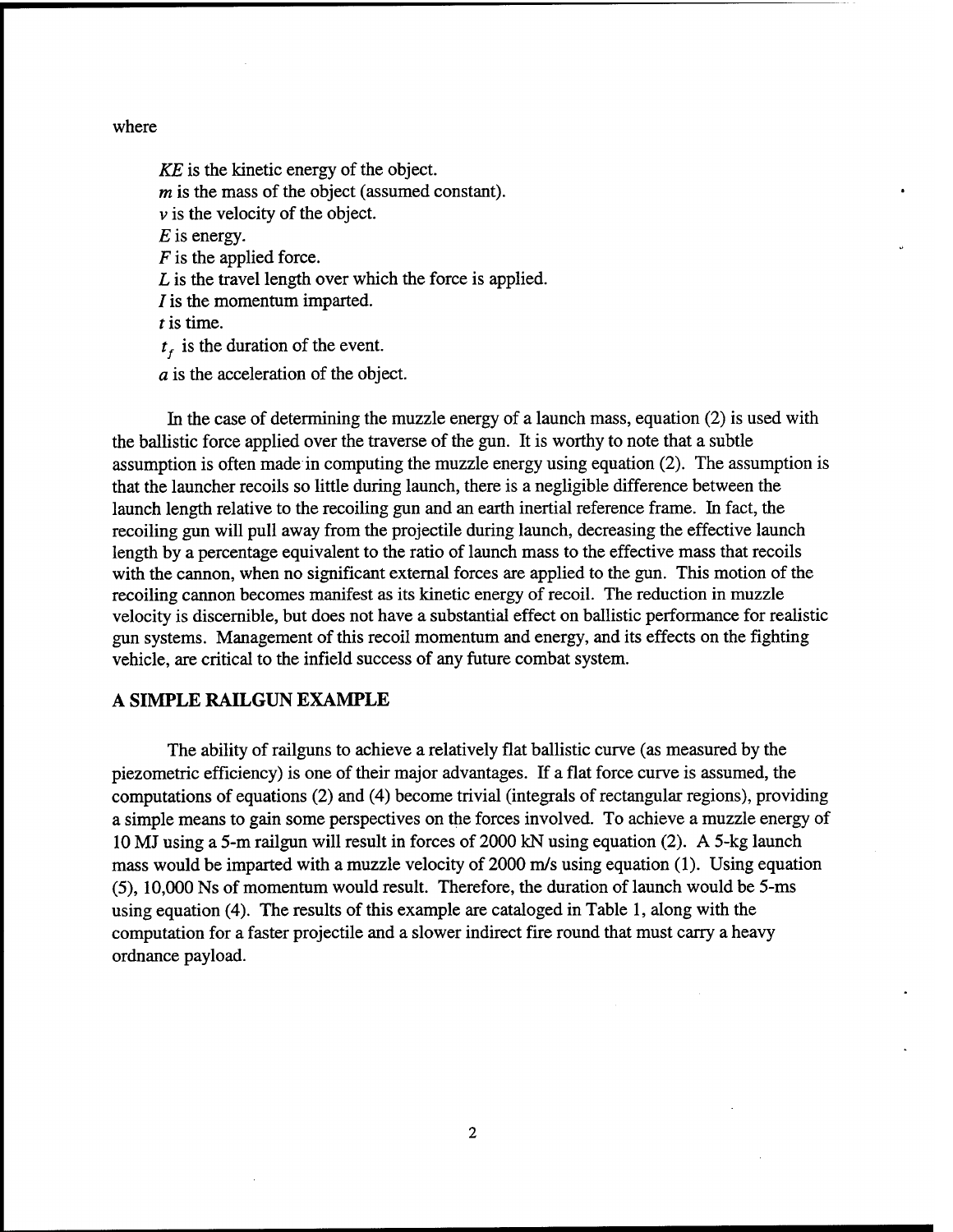|                             | Direct Fire Rounds | <b>Indirect Fire Round</b> |        |  |
|-----------------------------|--------------------|----------------------------|--------|--|
| Launch Mass (kg)            |                    |                            | 20     |  |
| Muzzle Velocity (m/s)       | 2000               | 2500                       | 1000   |  |
| Muzzle Energy (MJ)          | 10                 | 15.625                     | 10     |  |
| Launcher Length (m)         |                    |                            |        |  |
| <b>Ballistic Force (kN)</b> | 2000               | 3125                       | 2000   |  |
| Launch Momentum (Ns)        | 10,000             | 12,500                     | 20,000 |  |
| Launch Duration (ms)        |                    |                            |        |  |

#### **Table 1. Example Gun Parameters**

Rigid mounting of such a gun firing a 5-kg round at 2000 m/s would exert a loading of nearly 10 gee's to the hull of a 20,000-kg vehicle for the 5-ms duration of launch. Although the United States attempted to rigidly mount a 90-mm gas cannon to the T95 tank in the late 1950s, such an approach is considered "highly questionable" (ref 2). From a ballistic perspective, the advantage of rigid mounting is that the entire hull mass contributes to the recoiling mass of the gun. This minimizes the kinetic energy of the recoiling parts and simplifies the mount. (In practice, compliance of the mount to vehicle interface will prevent a truly rigid mount and would need to be accounted for in the design.) From a system perspective, rigid mounting applies a substantial shock loading to the vehicle, its contents, and crew. It is desirable to provide shock isolation between the recoiling cannon and the vehicle while minimizing the intrusion of the recoiling cannon within the turret of the vehicle. This is the function of the gun recoil system.

#### **WHERE IS THE RECOIL FORCE MANIFEST DURING LAUNCH?**

A common area of confusion and discussion regarding recoil of railguns centers around two schools of thought on just where the reaction force of launch is applied to the cannon. One school of thought argues that the recoil force is exerted at the breech of the railgun (ref 3). The other, most notably championed by P. Graneau, argues that the recoil forces are manifest along the rails near the armature (ref 4). (Coilgun recoil is not subject to any confusion. The reaction occurs at the same coils that provide propulsion, in close proximity to the armature [ref 5].)

Those wishing to resolve the apparent paradox of railgun recoil for themselves need only consult a basic textbook in fundamental physics (such as Reference 6: volume two, section 27) to learn that electromagnetic fields themselves carry momentum. This fact is required for the simple application of the Biot-Savart law to two charged particles traveling through space in order for their reactions to satisfy Newton's third law: conservation of momentum (ref 7).

The allure of Graneau to unwitting engineers is that he provides a comfortable means to visualize continuity of momentum within the single-turn, current loop of a simple railgun. Mathematicians (ref 8) and experimentalists (ref 9) have demonstrated that under complete integration of the current loop, the reaction occurs at the breech. However, this provides little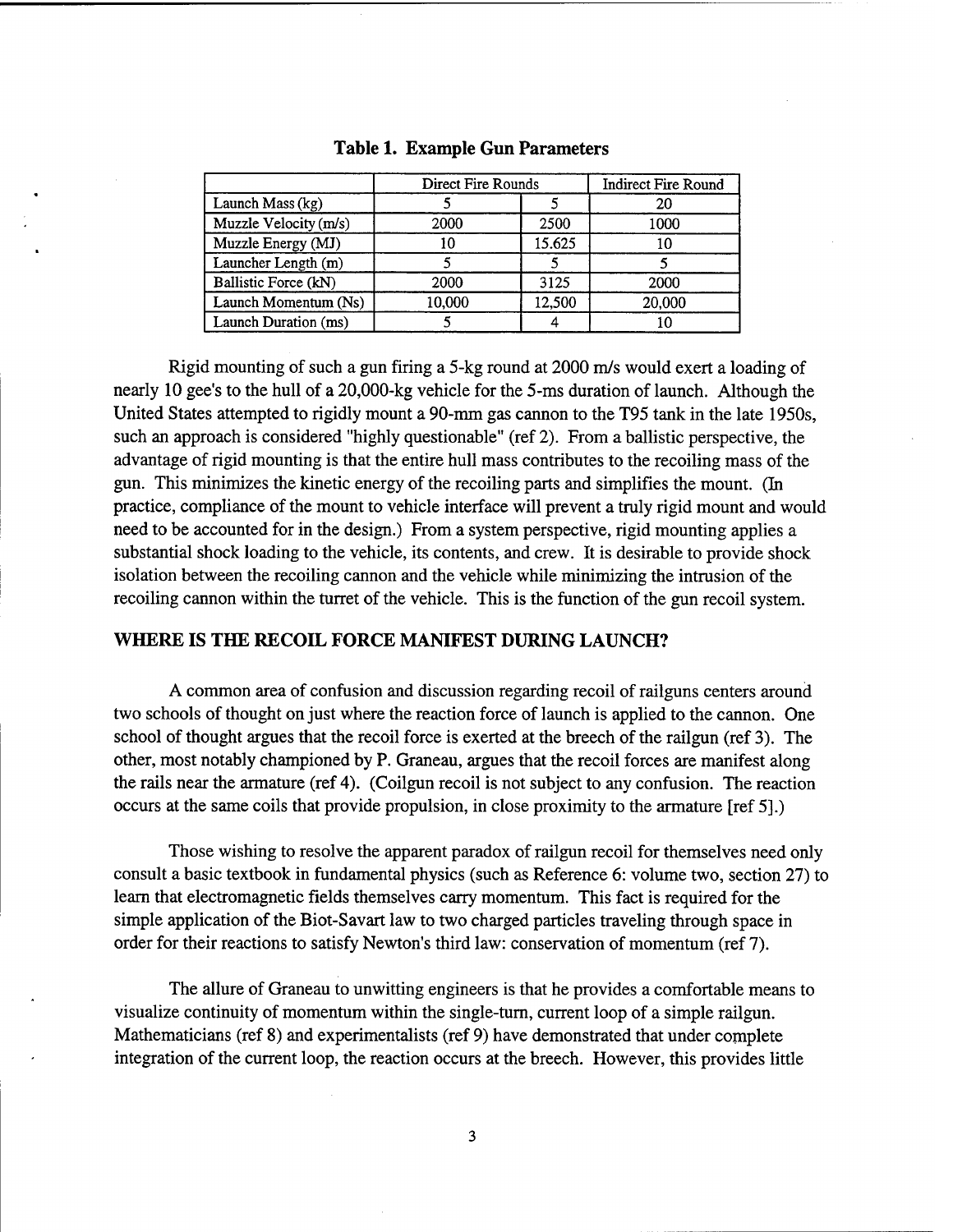solace to those uncomfortable with the concept of rails near the armature pushing it while the reaction is to occur at the breech, which is a direct consequence of an element-by-element interpretation of the Biot-Savart law.

Consulting Feynman et al. (ref 6), who elegantly provide comfort that momentum must be locally conserved, may restore solace. Therefore, it is the fields that *communicate* the momentum from the armature to the breech. Misunderstanding of the field momentum by engineers has been attributed to an unfortunate means of undergraduate instruction based on "action at a distance" with calls for revising the pedagogical approach (ref 10).

The bottom line, recoil momentum for a railgun is manifest at the breech. However, some tension will be applied to the rails caused as the current migrates inward from a distribution within and upon the surface of the rail conductor before it crosses the plane of the inner rail surface at the breech and armature. As the current bends in, the magnetic forces will push it out—with a discernible axial component. This axial tension shared between both rails of a oneturn railgun will have a magnitude roughly approximate to the ballistic force multiplied by the ratio of the width of one rail to the armature width, increasing if the mid-span current density centroid tends toward the outer rail surface.

# **THE ROLE OF A RECOIL SYSTEM**

Recoil systems are incorporated to act as shock isolators between the recoiling parts of the cannon and the vehicle hull, thus reducing the magnitude of the forces exerted upon the vehicle while increasing their duration to achieve conservation of momentum.

Current direct fire gun design philosophy is to minimize any recoil forces applied to the cannon, until shot exit has been achieved. Thus, one may consider the cannon to be firing in free space for the purpose of computing the recoil velocity using equations (4) and (5). For guns that do not delay applied recoil forces, the free recoil velocity assumption is not substantially compromised, since the recoil system loads are typically an order of magnitude lower than ballistic forces.

The principal design goal of a recoil system is to minimize the maximum magnitude of the recoil forces applied to the vehicle using the available recoil stroke. The optimum force is therefore a flat force profile. This force profile is often achieved through a combination of recuperators (gas springs) and variable annular orifice hydraulic brakes. This force is commonly termed the trunnion load as it is applied through the trunnion bearings of the gun mount to the vehicle.

For turreted vehicles, recoil stroke is limited because it consumes a swept volume (for any elevation) within the armored vehicle. Under-armor volume is a precious commodity, and the cost of supporting that armor severely restricts the recoil stroke that can be made available. For external or pedestal mount guns, no such restriction on recoil stroke exists, but the extended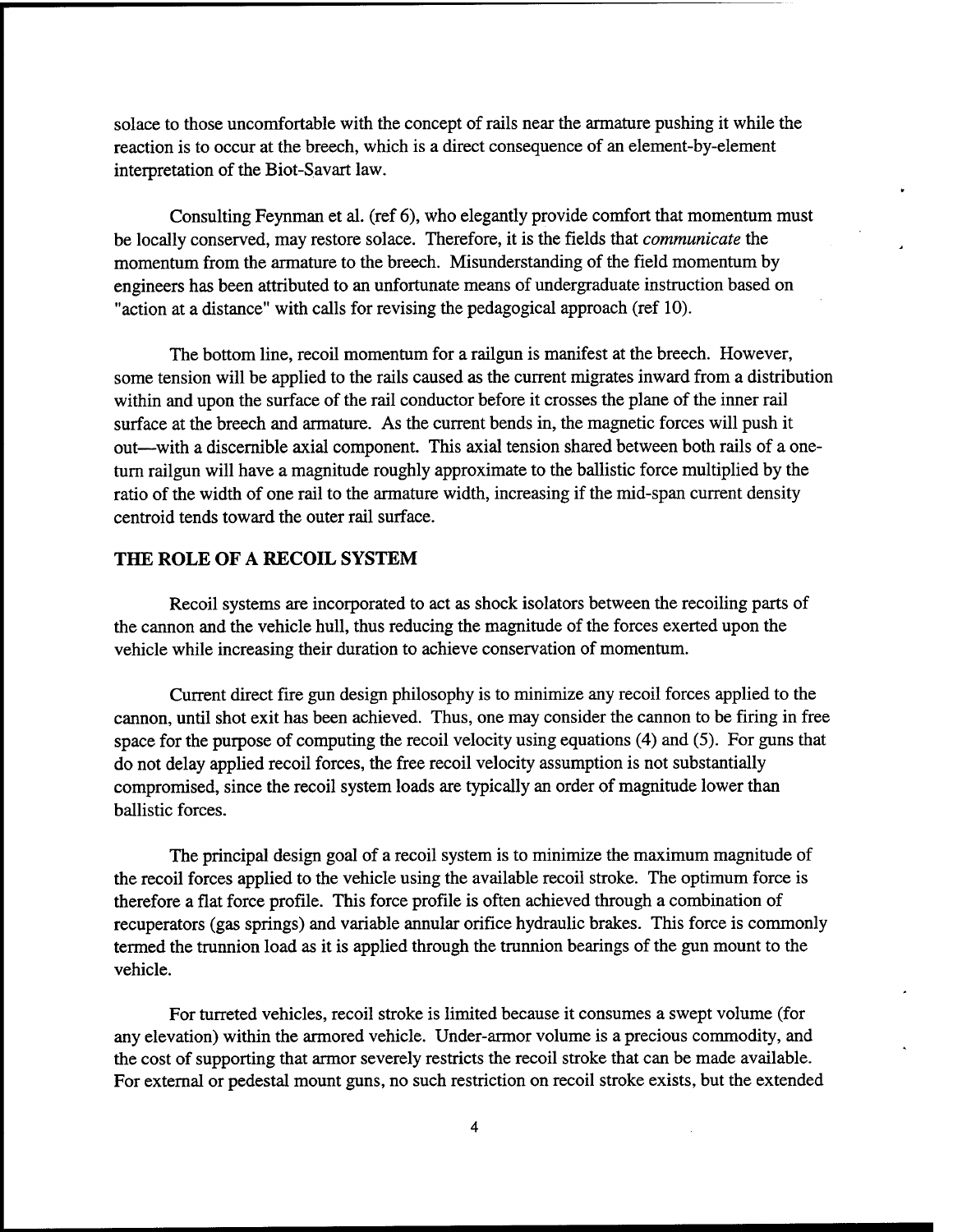cradle and mount requirements and challenges allowing a cannon to recoil when elevated limit the practical design space. For electromagnetic guns, bussing the electrical supply from the pulse-forming-network to the recoiling cannon will prove to be a primary consideration.

Other recoil system engineering considerations include the need to quickly return the gun to its starting position, termed "return to battery," dissipation of the heat from the recoil brakes, and performance when firing a variety of rounds of different launch momenta.

# **A RECOIL EXAMPLE**

Let's assume that the recoiling cannon mass is 1000 kg, 0.5-m is available for the recoil stroke *{after shot exit),* the 5-kg, 2000 m/s round of Table <sup>1</sup> is fired, and the trunnion load is flat. Using equation (5), the rearward recoiling velocity will be 10 m/s (assuming the cannon is initially at rest). Then 50 kJ of kinetic energy recoil may be computed using equation (1). A trunnion load of 100 kN may be computed using equation (2). The duration of recoil will be 100-ms using the equality of equation (4). This example is included in Table 2, along with a 2000 kg gun for the three rounds considered in Table 1. *(In-borefree recoil would be just under 25-mmfor this configuration.)*

# **Table 2. Example Recoil Systems**

| Launch Momentum (Ns)      | 10,000 | 10,000 | 12,500 | 12,500   | 20,000  | 20,000  |
|---------------------------|--------|--------|--------|----------|---------|---------|
| Recoiling Mass (kg)       | 1000   | 2000   | 1000   | 2000     | 1000    | 2000    |
| Recoiling Velocity (m/s)  | 10     |        | 12.5   | 6.25     | 20      | 10      |
| Recoil Kinetic Energy (J) | 50,000 | 25,000 | 78,125 | 39,062.5 | 200,000 | 100,000 |
| Recoil Stroke (m)         | 0.5    | 0.5    | 0.5    | 0.5      | 0.5     | 0.5     |
| Trunnion Load (kN)        | 100    | 50     | 156.25 | 78.125   | 400     | 200     |

#### **RECOIL TOLERANCE GUIDELINES**

#### Recoil Acceleration of Hull

A clear metric of the severity of recoil is the acceleration of the hull realized by the applied trunnion load.<sup>†</sup> This applies a D'Alembert loading to all contents of the hull that are rigidly attached using equation (3). The metric is not of great utility because compliance of components mounted to the hull plays a substantial role in how much energy is imparted. Crew performance is also a substantial function of the ergonomics of the man-machine interface. Hull accelerations may become an issue as they exceed one gee. Performance degradation (e.g., *flinching)* may become intolerable as hull accelerations approach two gee, but this must be considered on a case-by-case basis. The hull accelerations for the systems of Table 2 are listed in Table 3.

t The hull acceleration is complicated by the fact that all cannons are mounted above the hull's center of mass to provide for firing in defilade. This offset results in a moment arm between the centerline of the cannon and the center of mass of the hull, and results in combined lateral and rotational momentum imparted during firing. This moment couple must be accounted for, but detracts from the simplicity of the presentation and therefore will not be considered further.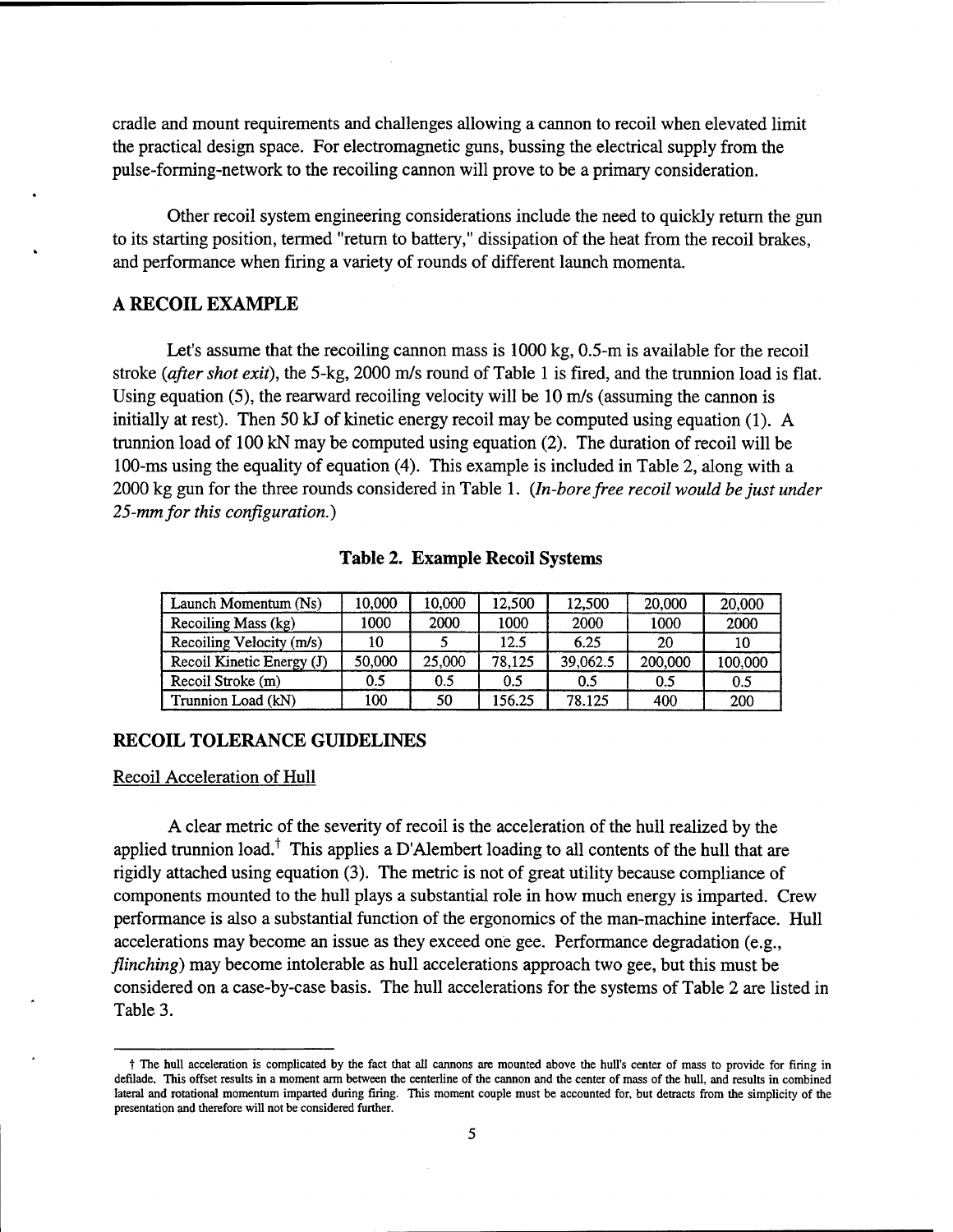| Launch Momentum (Ns)                   | 10,000  | 10,000  | 12,500  | 12,500 | 20,000  | 20,000  |
|----------------------------------------|---------|---------|---------|--------|---------|---------|
| Ballistic Force (mN)                   | 2       | 2       | 3.125   | 3.125  | 2       | 2       |
| Recoiling Mass (kg)                    | 1000    | 2000    | 1000    | 2000   | 1000    | 2000    |
| Trunnion Load (N)                      | 100,000 | 50,000  | 156,250 | 78,125 | 400,000 | 200,000 |
| Recoil Duration (ms)                   | 100     | 200     | 80      | 160    | 50      | 100     |
| Acceleration of Vehicle $(m/s2)$ [gee] | 5       | 2.5     | 7.81    | 3.91   | 20      | 10      |
|                                        | [0.51]  | [0.25]  | [0.80]  | [0.40] | [2.04]  | [1.02]  |
| Characteristic Frequency (Hz)          |         | 2.5     | 6.25    | 3.125  | 10      | 3.125   |
| Ogorkiewicz Ratio (Ns/metric-ton)      | 500     | 500     | 625     | 625    | 1000    | 1000    |
| Shock Severity $(m^{(5/2)}/s^{(3/2)})$ | 5.59    | 1.98    | 13.6    | 4.84   | 89.4    | 31.6    |
| Cannon Acceleration $(m/s^2)$ [gee]    | 2000    | 1000    | 3125    | 1562.5 | 2000    | 1000    |
|                                        | [204]   | $[102]$ | [319]   | [159]  | [204]   | [102]   |

**Table 3. Example Recoil Metrics for Examples from Tables 1 and 2**

Future ground combat system vehicle concepts that include a manned mobility pod with an articulated armament mobility pod may cut the effective hull inertia of these twenty-ton systems to ten tons (ref 11). This would double the recoil acceleration, and completely alter the recoil tolerance of the armament pod. The incorporation of extreme muzzle brakes in the articulated Swiss UDES-XX-20 tank destroyer would be indicative of recoil challenges for this configuration (ref 2).

#### Minimized Shock Loading Bandwidth

A second and often unconsidered goal of the recoil system is to minimize the bandwidth of the load spectrum applied to the vehicle. If one were to envision the recoil load pulse as resembling that of a half sine wave, it may be seen that it is challenging to excite vibrations higher than the frequency of the wave, which is the inverse of double the recoil duration. This may be termed the characteristic frequency, *fc,* of recoil. Components structurally mounted with fundamental modes far above *f<sup>c</sup>* may be considered rigid, while the receptance of structures with lower modes—such as ammunition magazines and autoloader mechanisms—may be substantial and prove sensitive to load orientation and operational state.

In general, the lower this frequency, the greater the portion of recoil energy that will simply be dissipated by the suspension system and not become manifest as subcomponent vibration. Strictly speaking, an ideal flat force trajectory recoil profile *(boxcar window)* would have a 3-dB main lobe bandwidth 70% higher than  $f_c$ , with a peak side-lobe dB of -13 (ref 12).

#### Ogorkiewicz's Ratio

The most often cited reference to the recoil tolerance limit of fighting vehicles is published by Ogorkiewicz (ref 2). The ratio of recoil momentum (often termed "impulse") to vehicle mass should not exceed 900 Newton seconds per metric ton. This is a "rough empirical rule" that does not accurately reflect the effects of unusual design parameters upon recoil tolerance. For example, doubling the recoiling mass of the cannon would have little effect on this ratio, yet it would reduce the trunnion load by half. The launch momentum-to-vehicle mass ratios are listed in Table 3. Note that slow heavy payload rounds, such as those typically fired by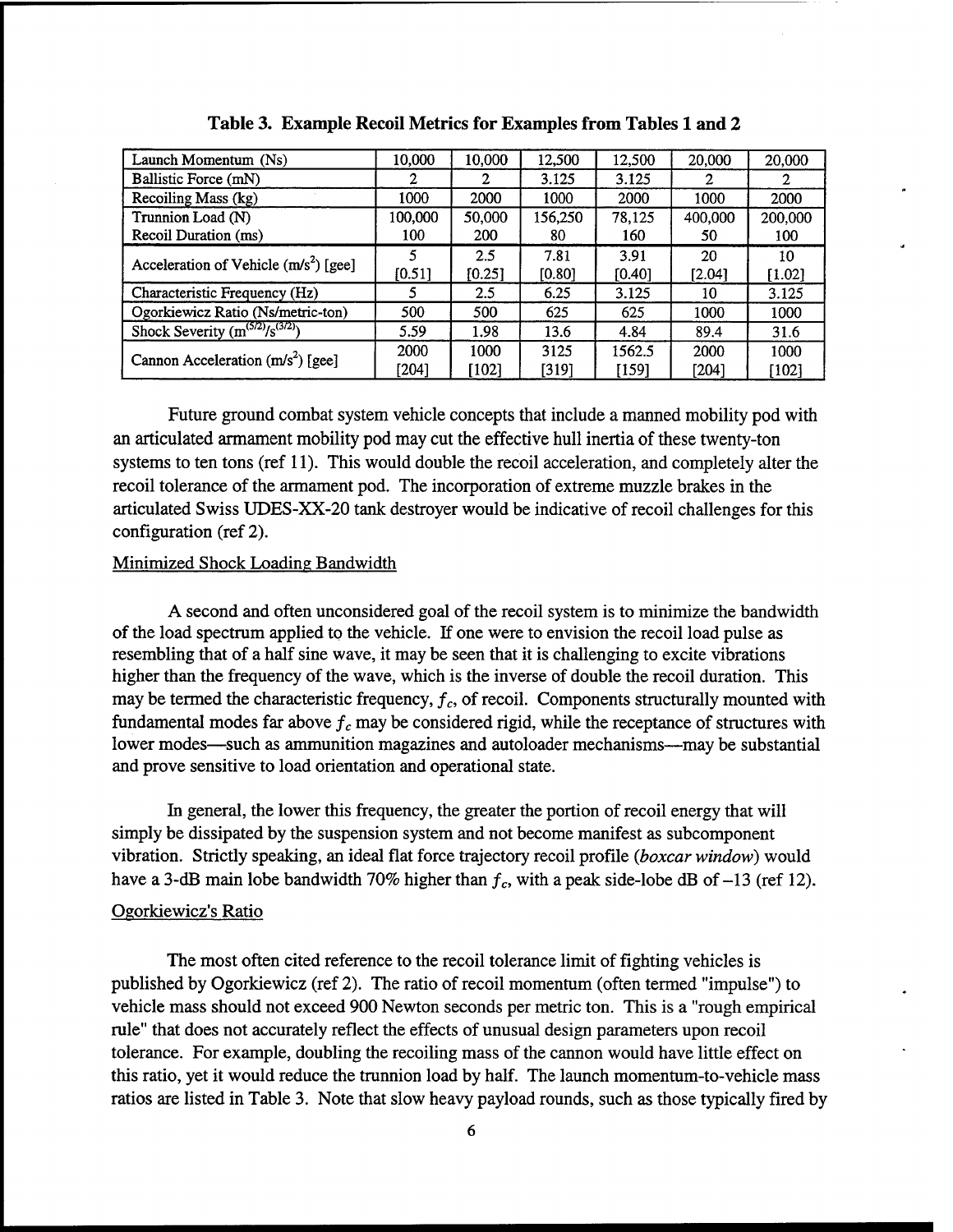a howitzer, constitute a recoil challenge. This is one reason why howitzers do not fire-on-themove, and may emplace spades to directly couple the vehicle to the earth.

## Shock Severity Index

Current practice in fighting vehicle design is that the gunner applies his forehead to a brow pad as he looks through the sight while tracking the target. Substantial body force may be applied to the controls and brow pad to enable the gunner to remain steady while the vehicle traverses rough terrain. Upon firing, his forehead is subject to the jerk of the recoil acceleration of the hull. It is well-known that firing the heat round out of the M551 Sheridan was uncomfortable to the crew, with an Ogorkiewicz ratio in excess of 1000 Ns/ton. (Stories of gunners receiving black eyes during firing are common.) While it may seem that the use of a brow pad may be eliminated in favor of a more modern input device, the current system works well. It is also likely that the application of substantial body force reduces any unsteadiness caused by the duress imposed upon a gunner while engaged in battle. Further, a severity index of human response to gee loading may prove reasonable for assessing the trend of shock severity imposed upon other systems within the fighting vehicle.

A shock severity index of human response to impacts lasting between 10 ms and <sup>1</sup> second has been developed in an attempt to quantify human tolerance to automotive crashes. The findings from the Society of Automotive Engineers have resulted in a severity index based upon a weighted integral of acceleration over the duration of the impact event (ref 13).

$$
SI = \int_{0}^{t} a^{n} dt
$$
 (6)

where

SI is the severity index. *a* is the imposed acceleration, n is an empirical weighting factor greater than one (2.5 for head face impacts). *tf* is the duration of the event.

This astute observation—correlating recoil shock severity to automotive crash testing made by B. G. Heron (ref 14), allows for the prediction of recoil shock severity for future fighting vehicles outside of the empirical design space upon which Ogorkiewicz's ratio is based.

#### Acceleration of Cannon

The rearward acceleration of the cannon during the free recoil driven by the ballistic force is very large. The reaction force is manifest at the breech, pulling the inertia of the cantilevered launcher rearward and placing the entire launcher structure in a substantial state of tension that is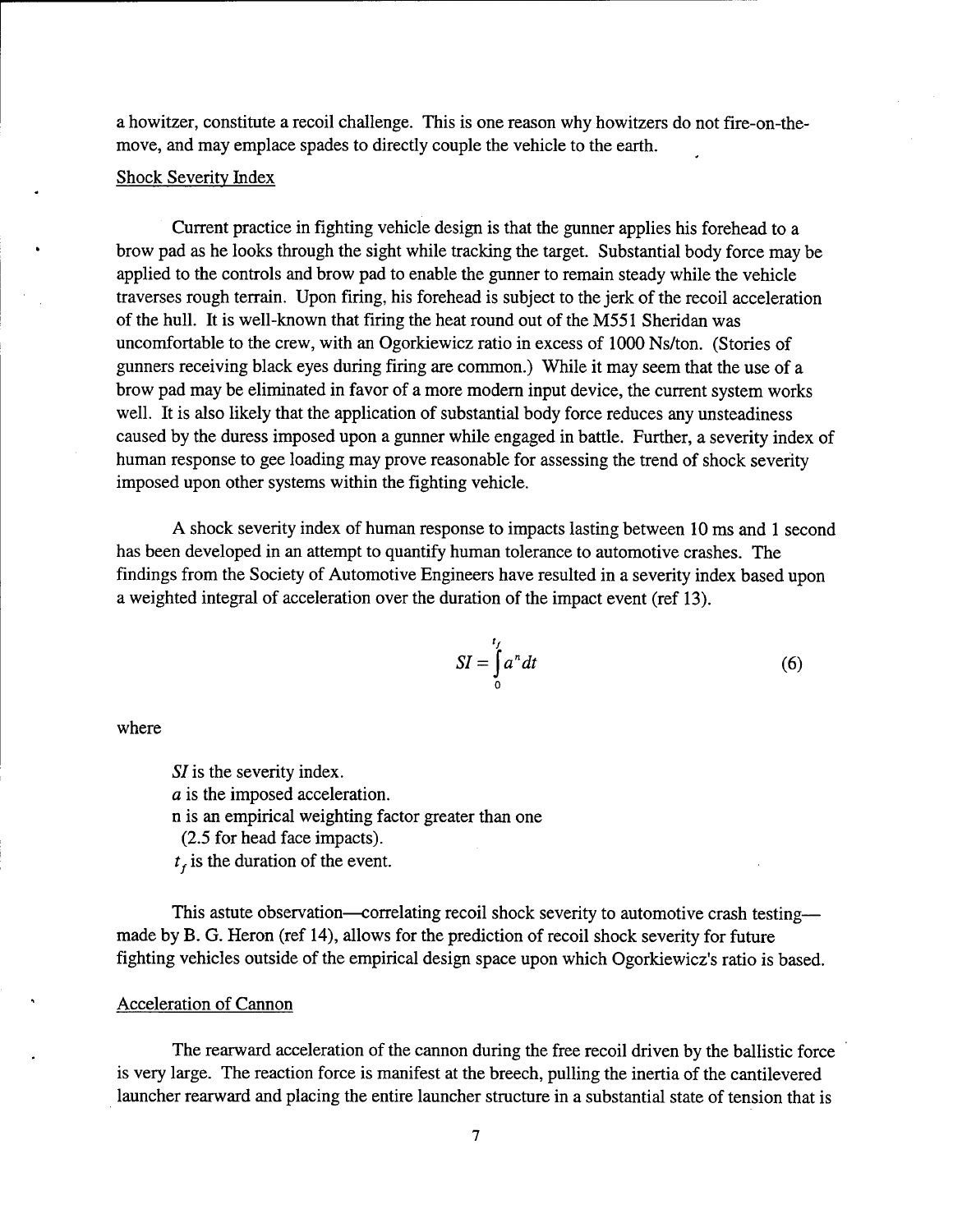a maximum at the breech, and vanishes at the muzzle. This loading, along with projectile interaction loads, also drives the nonlinear gun-whip dynamic during launch and is further exacerbated by any lack of axial symmetry of the distribution of inertia and rigidity along the launcher (ref 5).

A common developmental challenge for traditional cannons is the failure of the thermal shroud and bore evacuator assembly to survive this combined loading. Experience in the application of composite support structures to traditional cannons has also resulted in challenges manifest as a delamination under the combined effects of rearward acceleration, gun-whip, and bore dilation.

The severity of the shock environment of the launcher cannot be overstated. This is particularly true for muzzle-mounted devices that are subject to the greatest gun-whip activity and impose their D'Alembert loading along the entire length of the launcher structure (refs 15,16). Good advice is to recoil as much inertia as possible at the rear of the cannon, but bear in mind this inertia will receive tremendous mechanical shock. For example, the more massive side of the recoil brake cylinders is coupled to the recoiling cannon for the M35 105-mm and XM291 120-mm and 140-mm tank gun designs. The benefits of incorporating some portion of the power supply inertia with the cannon must be weighed against the challenges that may ensue in this shock environment.

#### **NONTRADITIONAL RECOIL DESIGN OPTIONS**

#### Fire-Out-of-Battery

Fire-out-of-battery is a technique to dramatically reduce the trunnion loads of recoil by pre-accelerating the recoiling cannon mass forward—prior to firing. Taken to its logical extreme, half of the launch momentum may be imparted prior to firing. Using equations (5) and (1), it may be determined that the recoil system must provide one-fourth of the traditional recoil kinetic energy up-front. Upon firing, the momentum imparted to the cannon will reverse its velocity. The first half of the launch momentum will bring the pre-accelerated cannon to rest, while the second half will impart rearward momentum of equal magnitude and kinetic energy to that endowed during pre-acceleration. A recoil system that dissipates no energy may thus extract the kinetic energy of recoil from the latter half of a previous firing and store it to pre-accelerate the next firing. A low friction recoil system utilizing highly pre-loaded and soft springs would work exceedingly well in this application.

The advantage of fire-out-of-battery is that the recoil stroke and/or trunnion load may be dramatically reduced. Holding one constant, the other may be reduced by a factor of four. For railguns this could be applied to reduce recoil stroke and ease the incorporation of an elastic contact—as opposed to a slide contact—between the power supply and the rails. Disadvantages of fire-out-of-battery include misfire and hang-fire handling, the latter of which is not a likely problem for a railgun. Incorporation of misfire handling reduces the practicable reductions to a factor of two or three.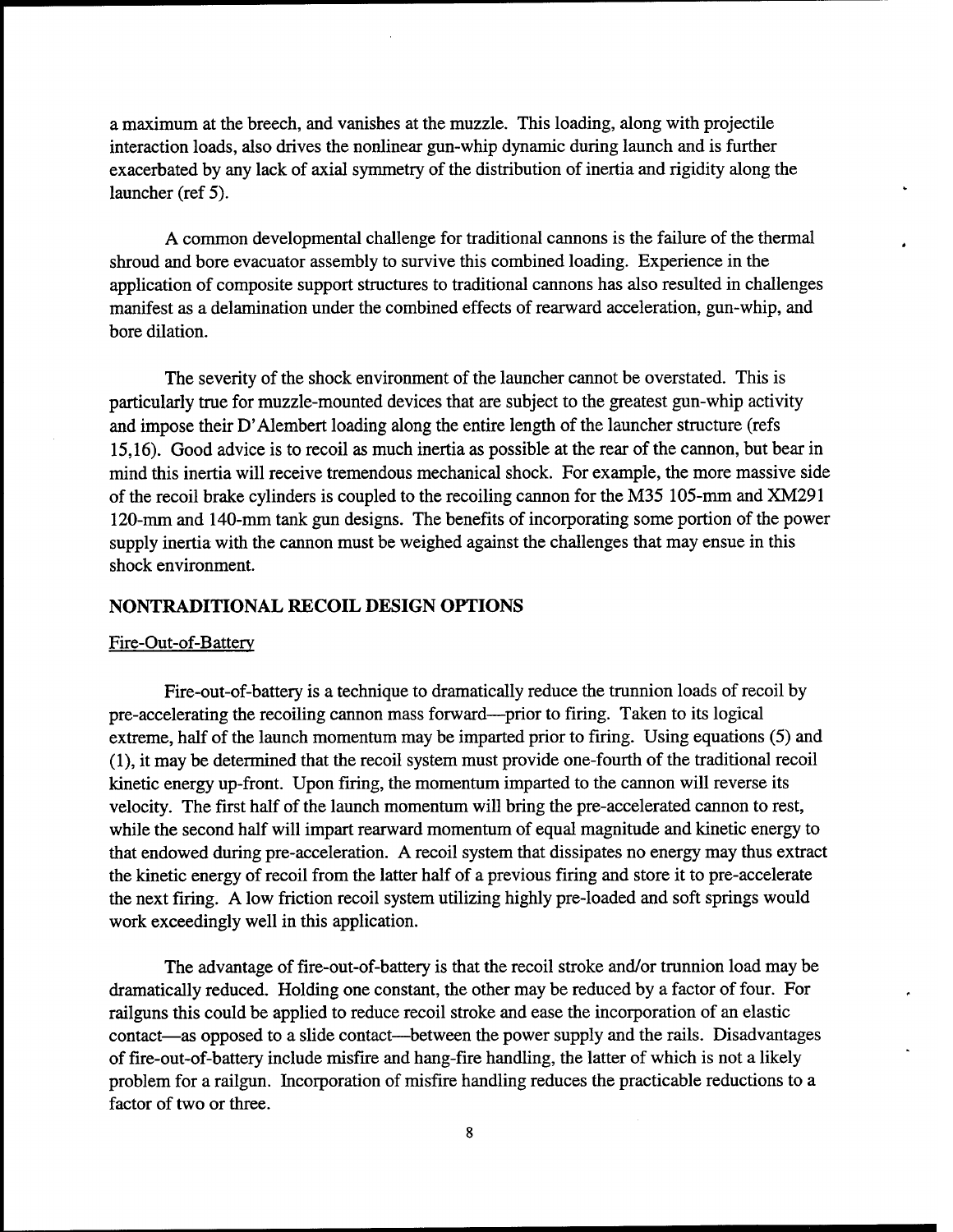## The Davis Gun

Named for the inventor of such a gun during the Great War by Commander Clelland Davis of the United States Navy, a Davis gun eliminates recoil momentum by firing an ordnance projectile forward and a dummy projectile rearward out of a common cannon barrel and chamber (ref 17). Efforts have been undertaken to apply such cannons to aircraft, shoulder-fired cannons, and even spacecraft. The challenges of loading such a cannon make the engineering requirements for a reloadable Davis gun prohibitive for most applications. The chamberless nature of an electromagnetic cannon is an intriguing advantage to a Davis railgun. However, the energy lost to and increased ammunition requirements for the dummy projectile are likely to leave the Davis railgun an armament engineer's curiosity for a ground combat vehicle.

#### Double Recoil

Double recoil is a technique not uncommon for heavy guns, including the German 21-cm Kanone 12 in Eisenbahnlafette that bombarded portions of Kent from the French side of the English Channel in the summer of 1940 (ref 18). The 280-mm atomic gun fielded by the U.S. in the early 1950s is another example of a double recoil gun.

Double recoil simply introduces an intermediate sprung mass between the recoiling cannon and the hull. Two recoil systems are used to bring the cannon to rest. The primary recoil couples the recoiling cannon to the intermediate mass typically using hydropneumatic cylinders. Once endowed with some portion of the cannon momentum, the motion of the intermediate mass is coupled to the hull via the secondary recoil system. Using this arrangement, the intermediate mass is shock-isolated from the ballistic force by the primary recoil system, yet its inertia will lower the energy imparted to the vehicle through the secondary recoil system. (Reference 19 provides guidance on double recoil system design.)

A double recoil system for a railgun may provide a more benign shock environment to leverage other system inertia (such as the power supply) to mitigate recoil. Although the gee loading of the intermediate mass would be much lower than if it were directly coupled to the cannon, it may still prove challenging to endure.

## Sabot Catcher

Any worthy and creative armament engineer has attempted to consider means to recapture the kinetic energy endowed upon the sabot/armature and impart it to the projectile. This is challenging to implement for many reasons, including what could be termed a second stage armature to deliver the captured energy to the projectile. If this second stage propulsion were abandoned, simply slowing down the armature—while allowing the projectile to continue on unimpeded—would be far less challenging. Engineering a muzzle shunt to favorably interact with the armature to achieve recoil reduction is an intriguing possibility; but is complicated by the length required to slow down the high-speed armature using reasonable forces.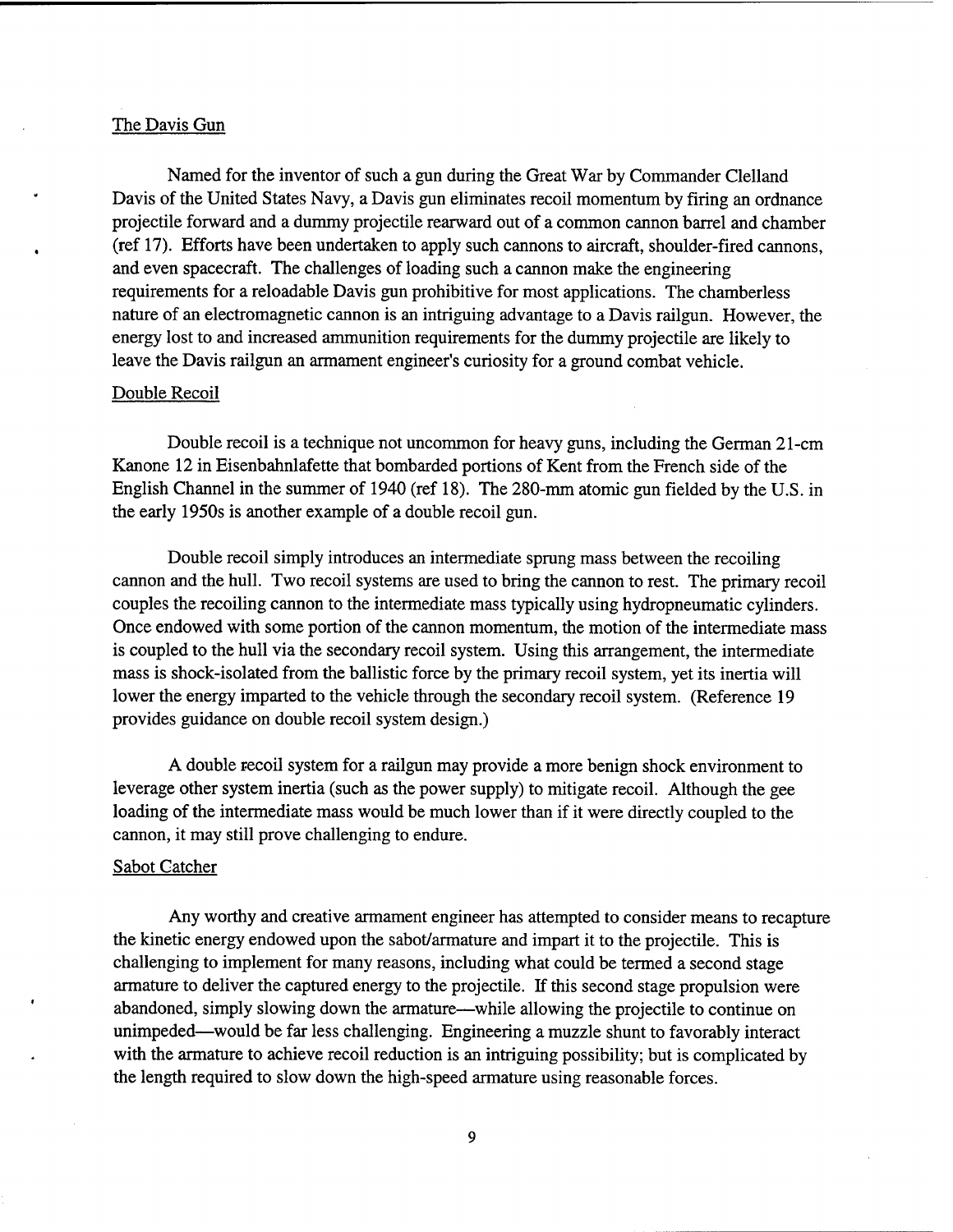# Inertial Breech (ref 20)

One means of totally changing how recoil is manifest within the cannon is to allow the breech to slide freely within the rails. This eliminates the recoil acceleration imposed upon the remainder of the launcher. However, recoiling mass is dramatically reduced. Combined with fire-out-of-battery or double recoil, the inertial breech may provide an interesting alternative if acceleration of the rail structure is presenting a major obstacle.

# **Spades**

Spades may be deployed to directly couple much of the recoil momentum through the hull to earth-ground during recoil. This approach is commonly used for towed howitzers. Although fire-on-the-move is always a desired capability, Table <sup>1</sup> makes it clear that it is the indirect fire rounds that represent the greatest challenge to electromagnetic gun recoil. Most typically, indirect fire rounds would only be fired when a combat vehicle is not anticipating concurrent engagement with an enemy fire, thus, shoot-and-scoot spade deployment may be viable.

## Active Recoil Mitigation Suspension (ref 21)

It is conceivable that the recoil tolerance of future ground combat systems could be enhanced through the application of an active suspension that is specifically designed to handle the predictable recoil disturbance of firing. For example, the suspension control law might be able to emulate a suspension lockout, even while the vehicle is traversing terrain. The effect would be the direct coupling of some recoil momentum to earth-ground and the subsequent reduction of hull acceleration loads. This would improve both the Ogorkiewicz ratio and shock severity index. Such a goal becomes viable as the bandwidth of the active suspension increases to intersect the bandwidth of the recoil trunnion loads. This is facilitated by recoil techniques to reduce trunnion load and increase recoil duration, thus lowering the bandwidth of recoil as indicated by the characteristic frequency, *fc.*

#### Electromagnetic Recoil Actuators

An alternative to the use of recuperators and hydraulic recoil brakes is the use of electromagnetic actuators. Such systems offer the potential to eliminate the use of undesirable hydraulic fluids in an all-electric vehicle. Further, the potential to recapture the kinetic energy of recoil may be exploited. The engineer considering this potential is cautioned to examine the relatively puny energy available and weigh the burdens of trying to capture it accordingly. The use of such actuators for fire-out-of-battery recoil is highly promising, particularly if used in parallel with a recuperator (ref 22).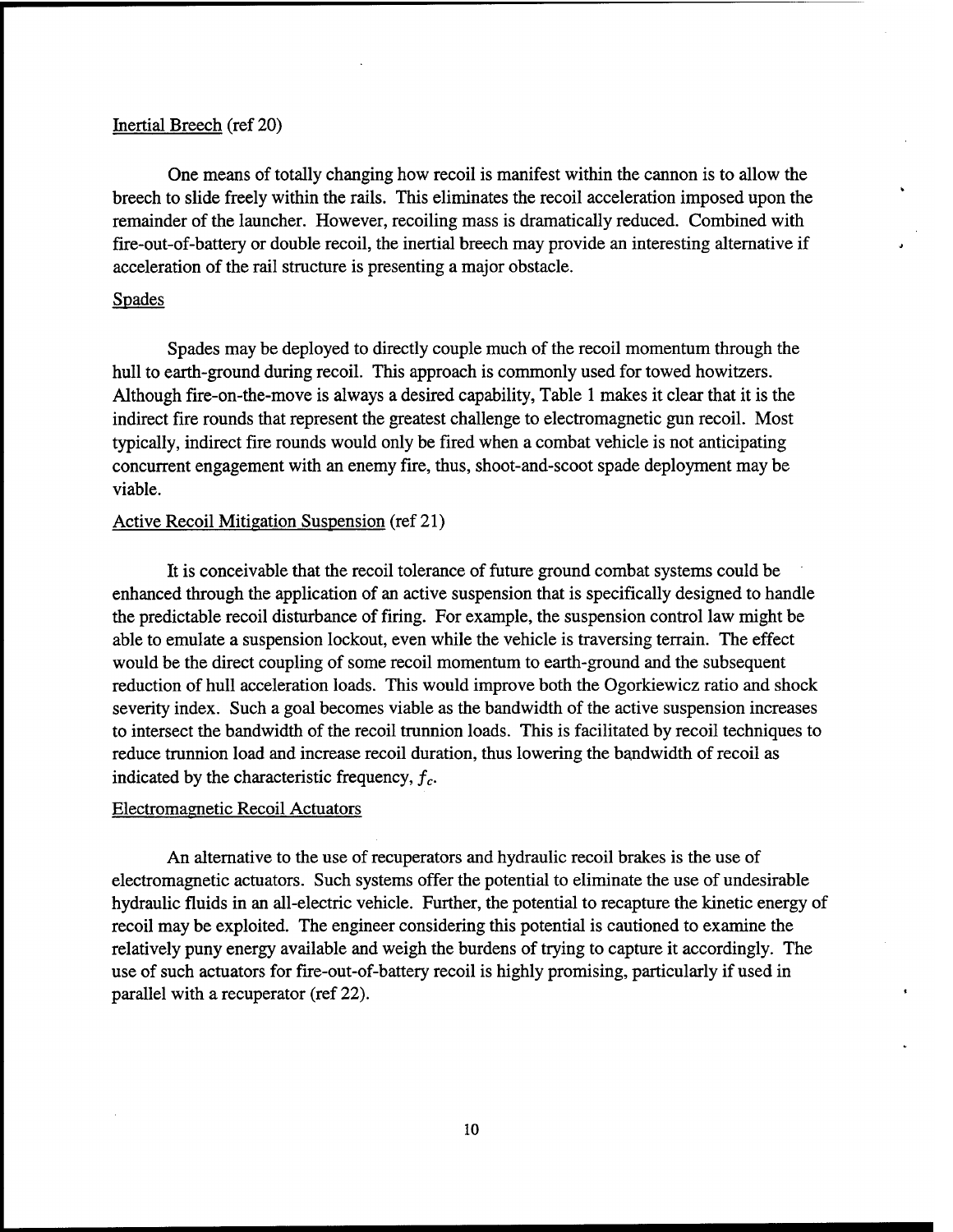# **CONCLUSIONS**

The application of large caliber armament to light fighting vehicles represents a design challenge to system integration. Recoil tolerance of such vehicles is historically low. Simple physics-based methods of estimating the basic recoil system parameters have been presented. Recoil tolerance metrics have been provided in an attempt to predict the acceptability of a recoil system design for a future combat system. It has been shown that relatively slow, but heavy indirect fire rounds may prove a recoil challenge. Caution is to be exercised when using empirically-based tolerance metrics as they do not account for novel system integration techniques that may increase the recoil tolerance of future combat systems.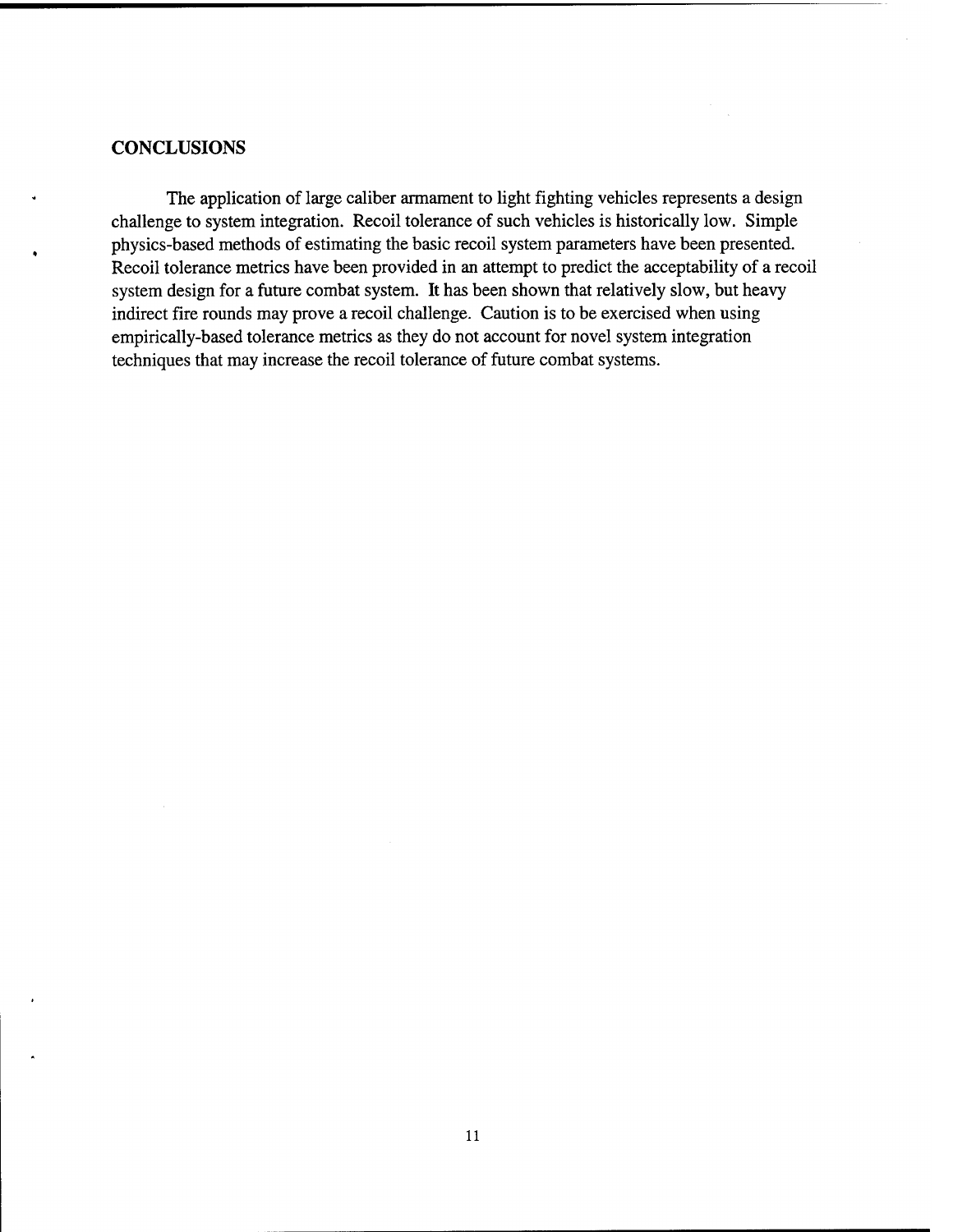## **REFERENCES**

- 1. Schmidt, E., "Recoil Characteristics of Electromagnetic Cannon," in *Proceedings of the* 9<sup>th</sup> *U.S. Army Gun Dynamics Symposium,* (E. Käthe, Ed.), Special Publication ARCCB-SP-99015, Benet Laboratories, Watervliet, NY, November 1998.
- 2. Ogorkiewicz, R.M., *Technology ofTanks: Volumes I and II,* Jane's Information Group, Surrey, UK, 1991.
- 3. Marshall, R.A., and Woods, L.C., "Origin, Location, Magnitude, and Consequences of Recoil in Plasma Armature Railgun," *TEE Proceedings A,* London, Vol. 144, No. 1, January 1997, pp. 49-51.
- 4. Graneau, P., "Application of Amper's Force Law to Railgun Accelerators," *Journal of. Applied Physics,* Vol. 53, 1982, pp. 6648-6654.
- 5. Käthe, E., Gast, R., Vottis, P., and Cipollo, M., "Analysis of Launch-Induced Motion of a Hybrid Electromagnetic/Gas Gun," *IEEE Transactions on Magnetics,* Vol. 33, No. 1, January 1997, pp. 178-183.
- 6. Feynman, R.P., Leighton, R.B., and Sands, M., *The Feynman Lectures on Physics,* Addison-Wesley, Menlo Park, CA, 1964.
- 7. Griffiths, DJ., *Introduction to Electrodynamics, 2nd Edition,* Prentice Hall, Englewood Cliffs, NJ, 1989.
- 8. Christodoulides, C. "Comparison of the Ampere and Biot-Savart Magnetostatic Force Laws in Their Line-Current-Element Forms," *American Journal ofPhysics,* Vol. 56, No. 4, April 1988, pp. 357-362.
- 9. Robson, A.E., and Sethian, J.D., "Railgun Recoil, Ampere Tension, and the Laws of Electrodynamics," *American Journal of Physics*, Vol. 60, No. 12, December 1992, pp. 1111-1117.
- 10. Herrmann, F., "Energy Density and Stress: A New Approach to Teaching Electromagnetism," *American Journal ofPhysics,* Vol. 57, No. 8, August 1989, pp. 707-714.
- 11. Baker, G., U.S. Army Tank-Automotive Research, Development and Engineering Center (TARDEC), Warren, MI, "Vehicle Concepts for Army After Next (AAN)," presented at Army After Next Tiger Team Meeting, Ft. Monroe, VA, December 1998.
- 12. Braun, S., *Mechanical Signature Analysis: Theory and Applications,* Academic Press, London, 1986, p. 47.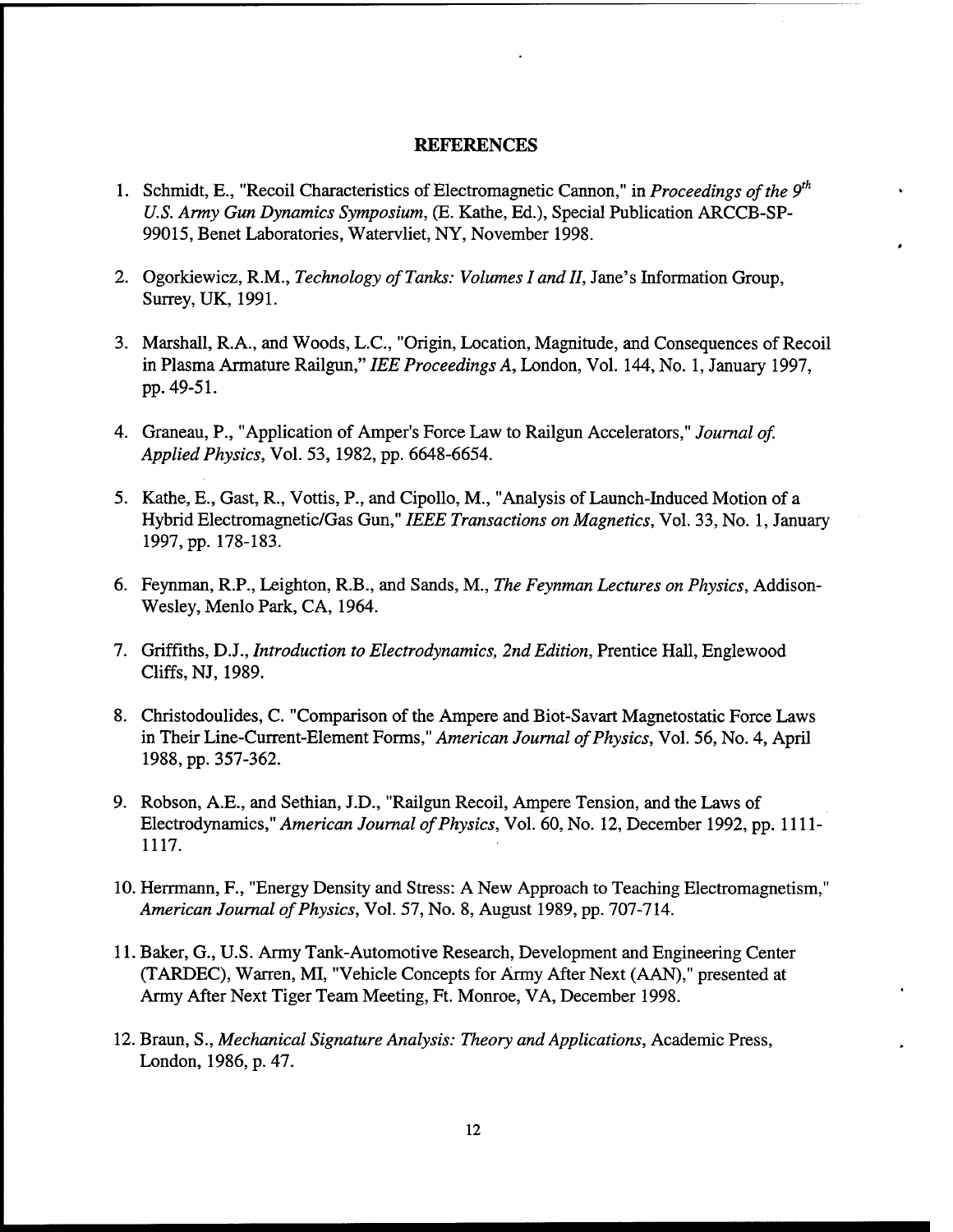- 13. "Human Tolerance to Impact Conditions as Related to Motor Vehicle Design," SAE Information Report J885a, Revised October 1966, in *S.A.E. Handbook: Volume II,* Society of Automotive Engineers, Inc., Warrendale, PA, 1980, p. 34.114.
- 14. Heron, B.G., personal communication, United Defense, San Jose, CA, 8 March 1999.
- 15. Hasenbein, R., and Hyland, E., "Baseline Tests of the MlAl Muzzle Reference System Collimator," ARDEC Technical Report ARCCB-TR-90007, Benet Laboratories, Watervliet, NY, February 1990.
- 16. Underwood, J.H., Troiano, E.J., Leighton, D.E., Abbott, R.T., Crayon, D., Olmstead, V., and Farrara, R., "Fatigue Life Tests for the Muzzle Reference System Collimator on the 120-mm M256 Cannon Tube," ARDEC Technical Report ARCCB-TR-94024, Benet Laboratories, Watervliet, NY, June 1994.
- 17. Hatcher, H.S., *Hatcher's Notebook,* Stackpole Company, Harrisburg, PA, 1962.
- 18. Hogg, I.V., *German Artillery of World War Two,* Stackpole Company, Harrisburg, PA, 1997.
- 19. *Engineering Design Handbook: Carriages and Mount Series: Recoil Systems,* Report AMCP 706-342, U.S. Army Materiel Command, Washington, DC, September 1963.
- 20. Käthe, E., "Inertial Breech Gun System," U.S. Patent Application Serial Number 09/363,700, filed 16 July 1999.
- 21. Hoogterp, F., Dr., personal communication, U.S. Army TARDEC, Warren, MI, December 1999.
- 22. Weeks, D., Beno, J., and Bressie, D., Center for Electromechanics, The University of Texas at Austin, Austin, TX, and Kathe, E., Sneck, H., Durocher, R., and Gully, M., U.S. Army ARDEC, Benet Laboratories, Watervliet, NY, Electromagnetic Recoil Actuator Meeting, Austin, TX, 18 August 1999.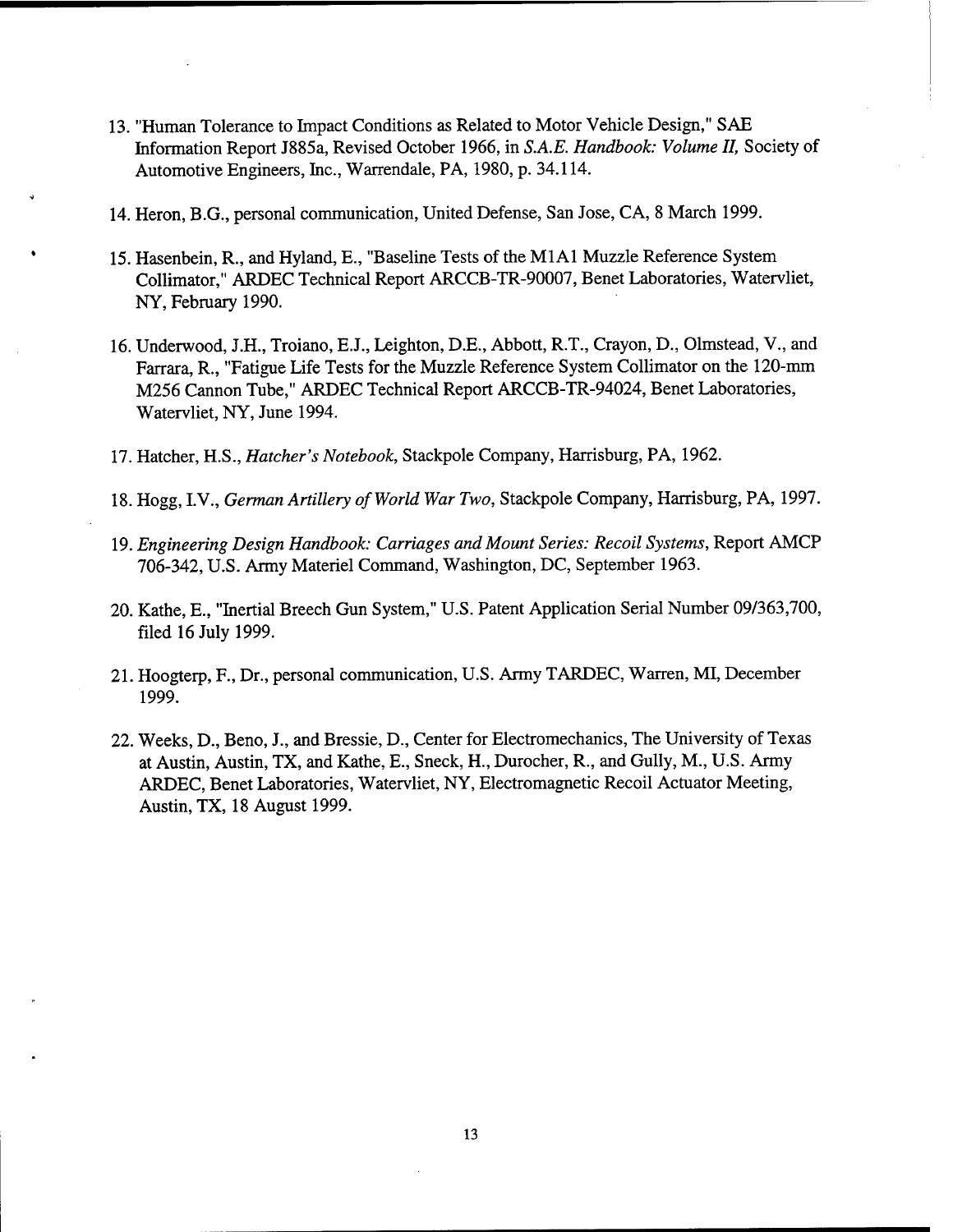#### TECHNICAL REPORT INTERNAL DISTRIBUTION LIST

 $\overline{a}$ 

 $\ddot{\phantom{a}}$ 

 $\bullet$ 

NO. OF

|                                                                   | COPIES |
|-------------------------------------------------------------------|--------|
| <b>TECHNICAL LIBRARY</b><br>ATTN: AMSTA-AR-CCB-O                  | 5      |
| TECHNICAL PUBLICATIONS & EDITING SECTION<br>ATTN: AMSTA-AR-CCB-O  | 3      |
| OPERATIONS DIRECTORATE<br>ATTN: SIOWV-ODP-P                       | 1      |
| DIRECTOR, PROCUREMENT & CONTRACTING DIRECTORATE<br>ATTN: SIOWV-PP |        |
| DIRECTOR, PRODUCT ASSURANCE & TEST DIRECTORATE<br>ATTN: SIOWV-QA  |        |

NOTE: PLEASE NOTIFY DIRECTOR, BENET LABORATORIES, ATTN: AMSTA-AR-CCB-0 OF ADDRESS CHANGES.

 $\bar{L}$